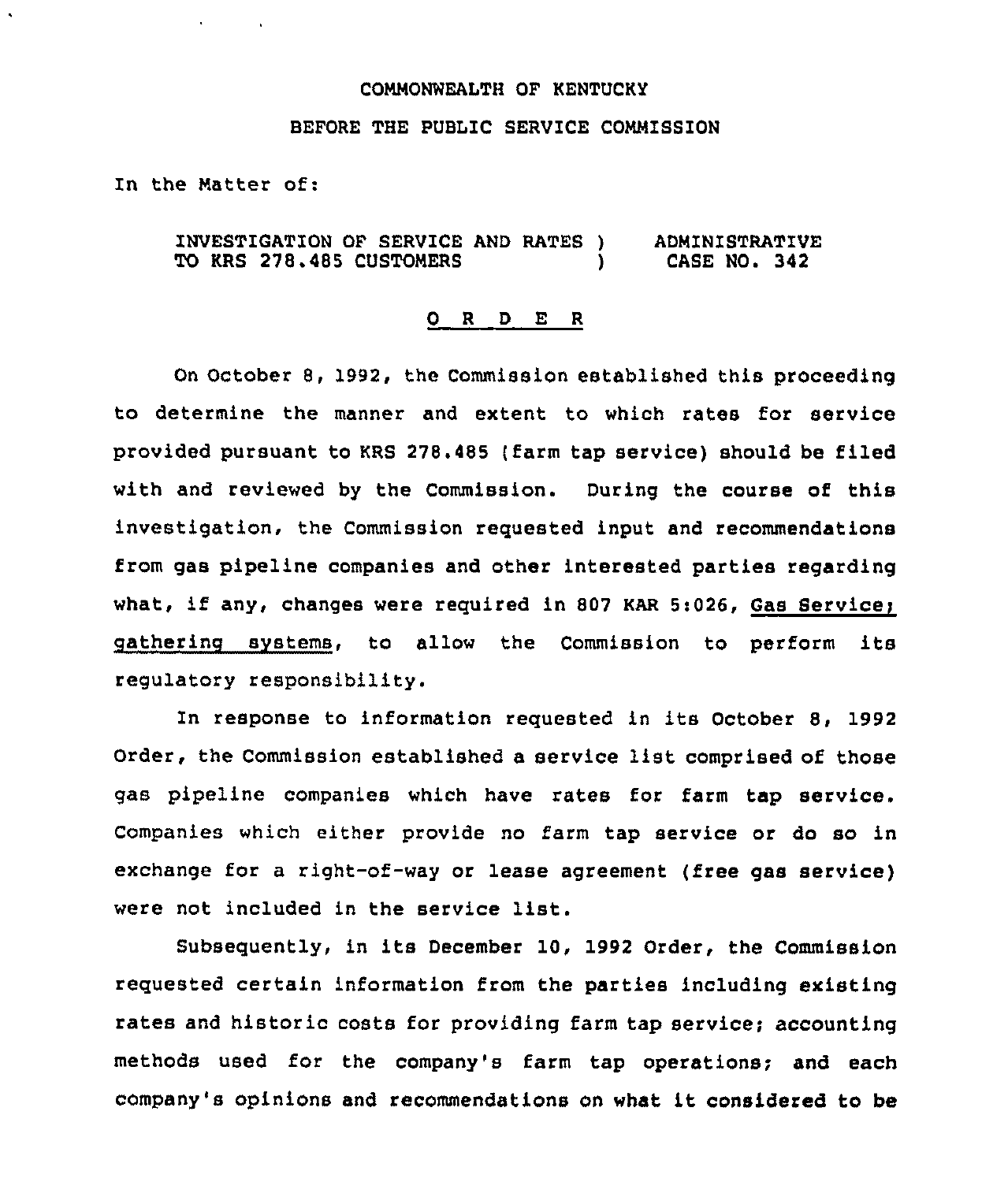a reasonable basis and procedure for the Commission to use to determine the reasonableness of a farm tap rate.

 $\mathbf{q} = \left\{ \mathbf{q} \in \mathbb{R}^d \mid \mathbf{q} \in \mathbb{R}^d \right\}$ 

In its August 6, 1993 Order, the Commission included proposed changes to 807 KAR St026 and a summary of the application and review procedure established for a proposed increase in farm tap rates. Comments were requested from the gas pipeline companies and other interested parties. Included in the proposed changes was a tiering procedure whereby any company which served more than 400 farm tap customers would be required to file an application for a change in rates pursuant to KRS 278.190 and 807 KAR  $5:001$ , Section 10. In other words, gas pipeline companies with more than 400 customers would be subject to full rate base regulation similar to natural gas distribution utilities.

Prior to its September 27, 1993 hearing, the Commission received comments from two companiesi Ashland Exploration, Inc. and Columbia Natural Resources. Both companies stated that the proposed tiering is unfair and that the requirement for full rate base review is unreasonable, unworkable, and overly burdensome.

Based upon the evidence of record and being otherwise sufficiently advised, the Commission finds that:

1. The Commission has <sup>a</sup> statutory responsibility to review and approve rates for farm tap service. KRS 278.485.

2. 807 KAR 5:026, Section 9(2), provides that "(E)ach gas company shall charge . . . tariff rates which have been approved by the commission, or if none, current Federal Energy Regulatory

$$
-2
$$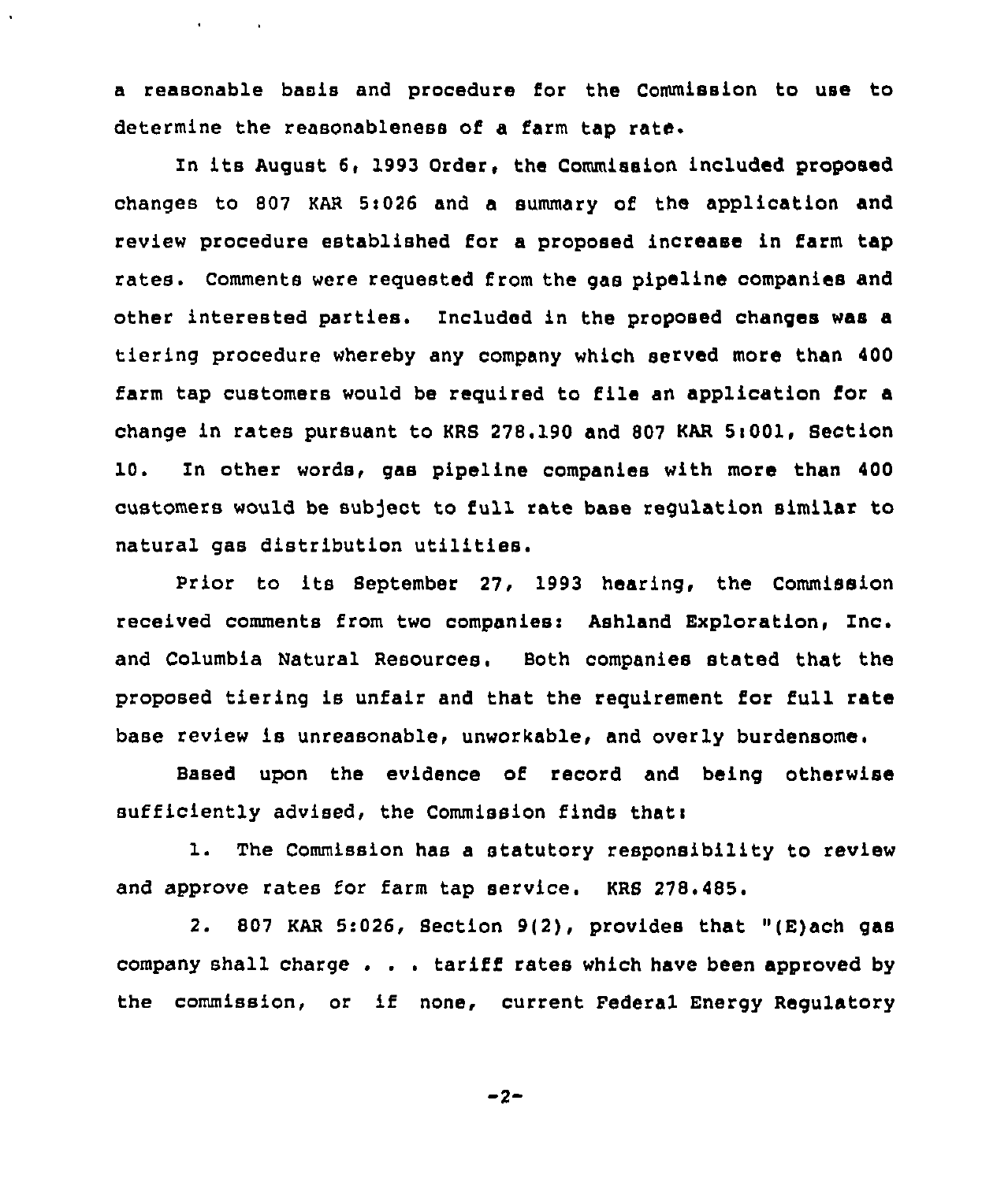Commission (FERC] approved rate." The FERC approved rate referred to the ceiling prices established by the Natural Gas Policy Act of 1978, some of which were decontrolled in 1985. The remaining categories of gas and their respective ceiling prices were decontrolled on January 1, 1993.

3. Attached as an Appendix to this Order are proposed changes to 807 KAR 5:026 absent the tiering procedure. The proposed changes should allow the Commission to perform its statutory responsibility without imposing an undue burden on gas pipeline companies or impeding their continued operation.

4. The proposed changes to 807 KAR 5i026 should be submitted to the Legislative Research Commission to initiate promulgation as an administrative regulation pursuant to KRS chapter 13A.

IT IS THEREFORE ORDERED that this case be and hereby is closed.

Done at Frankfort, Kentucky, this 9th day of May, 1994.

PUBLIC SERVICE COMMISSION **Fman** V<del>ice Chairma</del>

Executive Direc

ATTEST: Commigsioner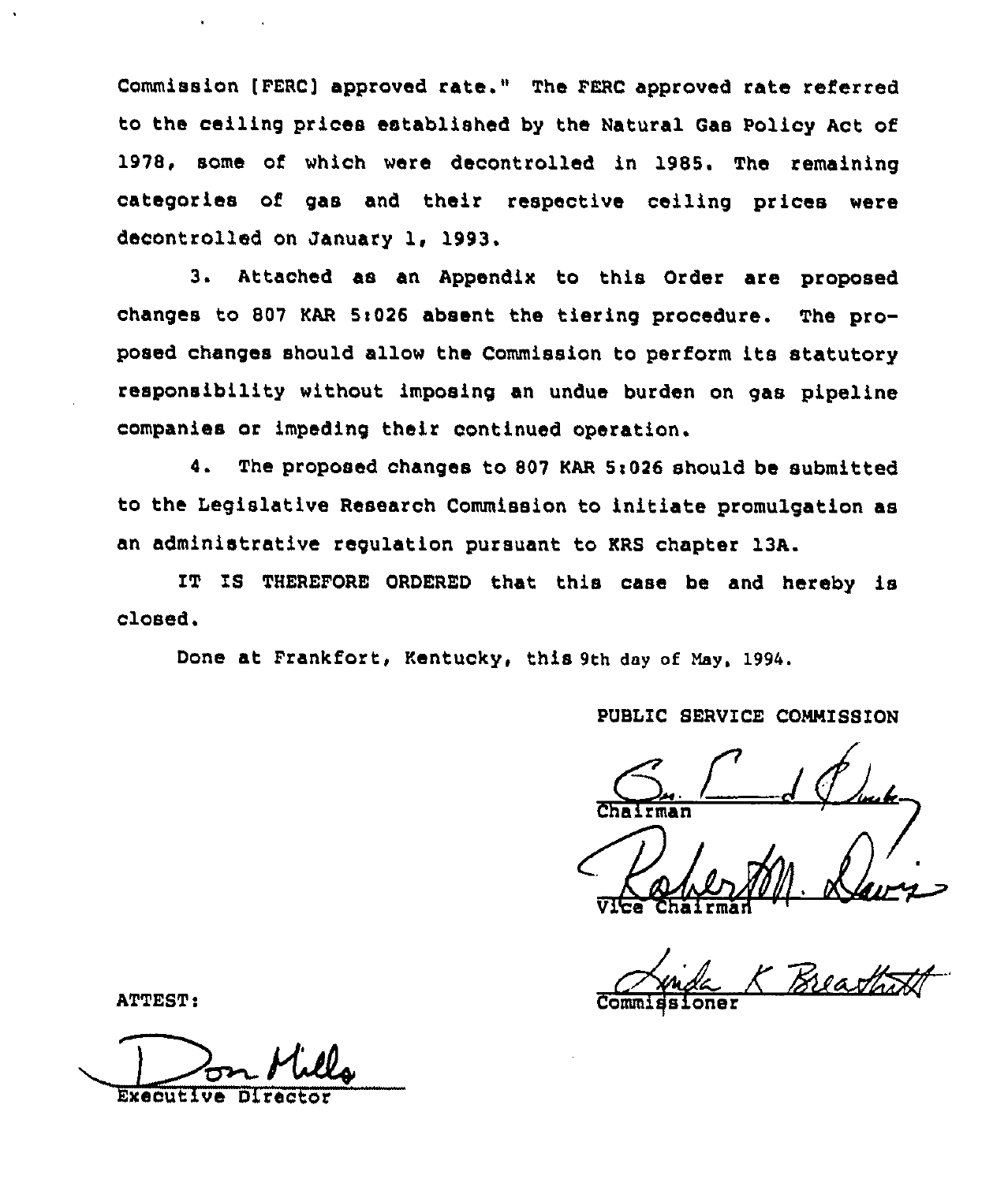### APPENDIX

APPENDIX TO AN ORDER OF THE KENTUCK PUBLIC SERVICE COMMISSION IN ADMINISTRATIVE CASE NO. 342 DATED May 9, 1994

807 KAR 5:026. Gas service; gathering systems.

 $\mathbf{A}$  and  $\mathbf{A}$  are  $\mathbf{A}$  . The  $\mathbf{A}$ 

RELATES TO: KRS Chapter 278 STATUTORY AUTHORITY: KRS 278.485(3) NECESSITY AND FUNCTION: KRS 278.040(3) provides that the

commission may adopt, in keeping with KRS Chapter 13A, reasonable regulations to implement the provisions of KRS Chapter 278. KRS 278.485(1) provides that gas service shall be furnished at rates and charges as determined by the commission. KRS 278.485(3) requires that installation and standards of safety for installation of service lines may be prescribed by the commission. This regulation establishes rules which apply to service from natural gas gathering pipeline systems.

Section 1. Definitions. For purposes of this regulation:

( 1) "Averaqe volumetric rate" means the rate of <sup>a</sup> local qas distribution utility subject to rate requlation bv the commission which is an averaqe of the utility's volumetric retail qas sales rates for residential customers as authorized by the commission.

(2) <del>["Commis</del> "Customer meter" means the meter that measures the transfer of gas from gas company to consumer.

(3) "Customer piping" means section(s} of natural gas piping owned by the customer as established by Section 3 of this regulation.

(4) "Gas company" means the owner of any producing gas well or gathering line.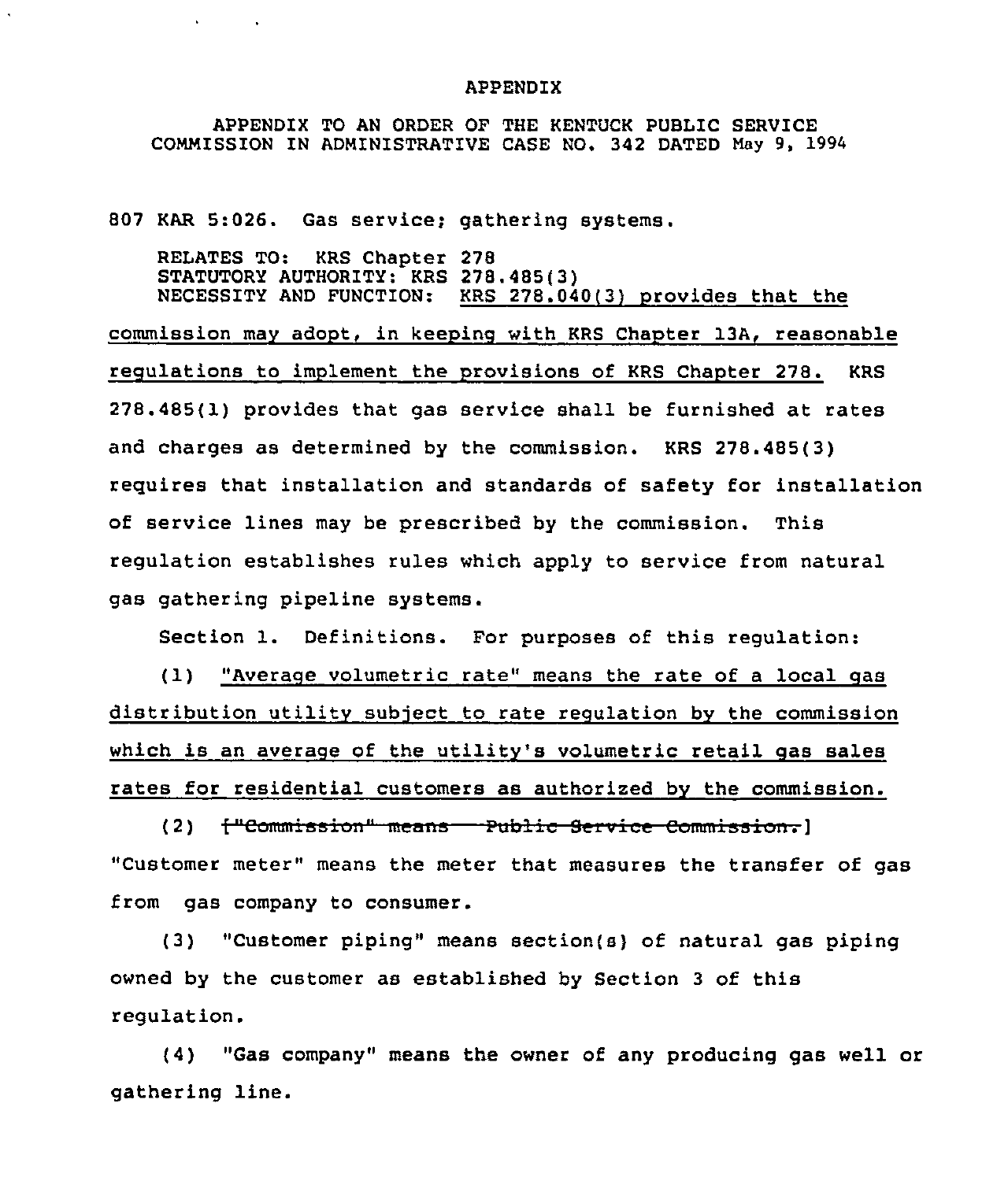(5) "Gathering line" means any pipeline gathering gas from a producing gas well excluding pipelines on the discharge side of compressor stations.

 $\mathcal{A}(\mathbf{X})$  and  $\mathcal{A}(\mathbf{X})$  . The  $\mathcal{A}(\mathbf{X})$ 

(6) "Interior fuel gas piping" means the line from point of entry into the building to point or points of utilization.

~7 "Price index" refers to the producer price index-utilitv natural gas (PPI 05-5), and means the average of the PPI 05-5 for the most recent twelve (12) month period as published monthly by the United States Department of Labor, Bureau of Labor Statistics.

 $(8[7])$  "Service line" means a line that transports gas from a gathering line to:

(a) <sup>A</sup> customer meter or the connection to a customer's piping, whichever is farther downstream; or

(b) The connection to <sup>a</sup> customer's piping if there is no customer meter.

(9[8]) "Yard line" means <sup>a</sup> line that transports gas from:

(a) <sup>A</sup> customer meter or the connection to a customer's piping, whichever is farther downstream; or

(b) The connection to <sup>a</sup> customer's piping if there is no customer meter to point of entry into the building.

Section 2. Construction Standards. Instances not covered by this regulation shall meet, where applicable, the requirements of the "American National Standard Code for Pressure Piping, Gas Transmission and Distribution Piping Systems {ANSI B31.8)" 1982 edition as published by the American Society of Mechanical Engineers, United Engineering Center, 345 East 47th Street, New

$$
-2 -
$$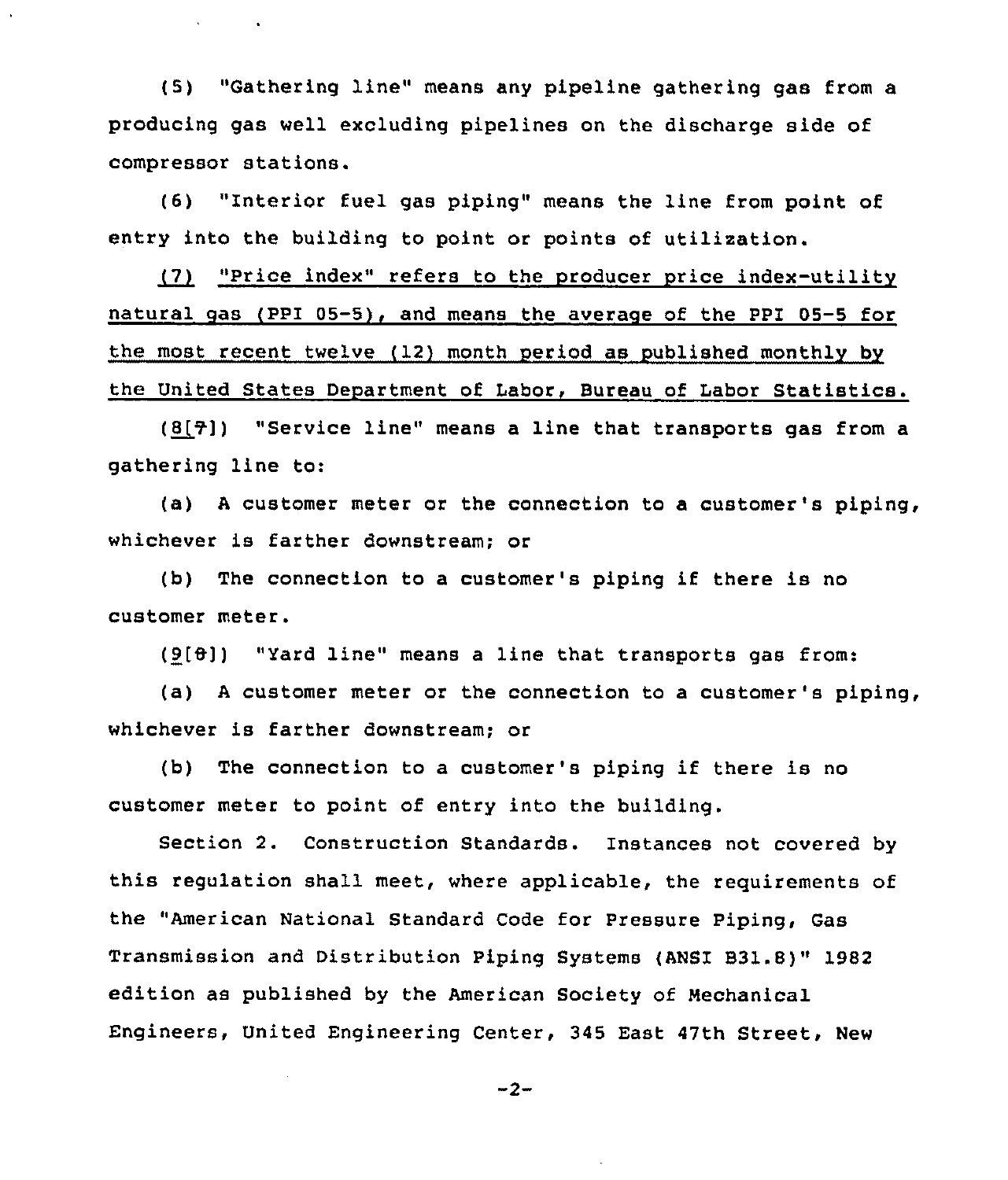york, N.V. 10017 herein incorporated by reference. Copies are available at the Commission office, 730 Schenkel lane, P. O. Box 615, Frankfort, Kentucky 40602.

Section 3. Requirements for Service. (1) Persons desiring gas service under KRS 278.485 shall file applications at the local gas company office. Applications shall contain the following information:

(a) Name and address of applicant.

**Service Control** 

(b) Purpose for which gas is requested.

(c) Name and address of contractor installing service or yard line and other facilities required to be furnished by applicant.

(d) Name and address of gas company from which service is requested.

(2) Gas company shall furnish applicant with construction drawing showing installation and material meeting the company'B specifications as approved by the commission for service installation.

(3) After receipt of the application, the gas company shall furnish a copy to the commission,

(4) Applicant's gas service or yard line shall be inspected and approved by commission staff before service is commenced. No service or yard line shall be inspected for which an application has not been received.

(5) The commission shall notify the applicant by mail if the service or yard line does not meet the requirements of its rules and regulations. If defects are not corrected within the time

 $-3-$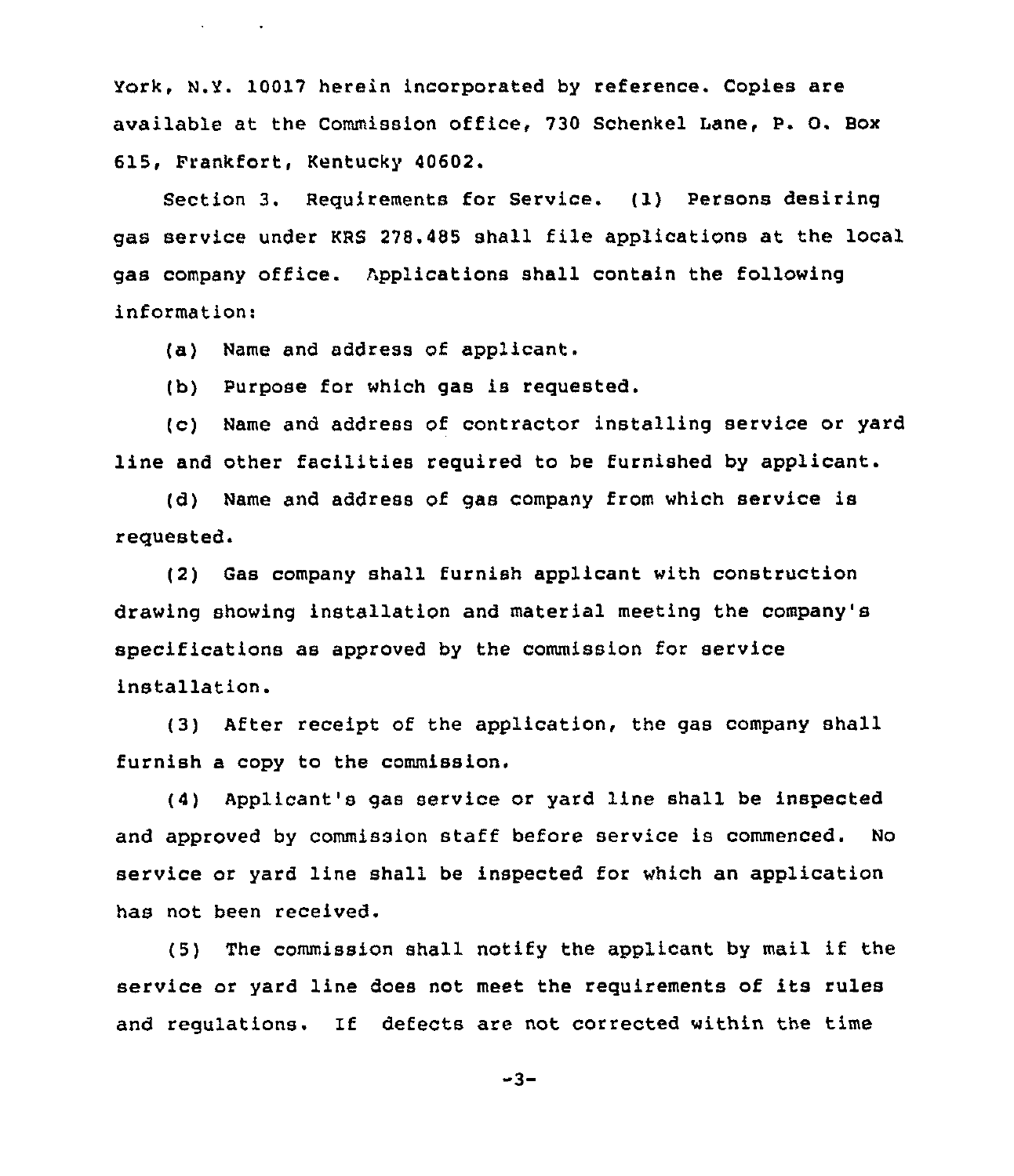permitted, the commission shall notify the gas company and the application shall be discontinued by the company until the defects are corrected.

**Contract Contract** 

(6) The gas company shall furnish, install and maintain the meter which shall remain its property.

(7) The service tap including saddle and first service shutoff valve shall be installed by the gas company and shall remain its property unless other provisions are made by tariff approved by the commission.

(8) All other approved equipment and material reguired for such service shall be furnished, installed and maintained by applicant at his expense and shall remain applicant's property,

(9) If leaks or other hazardous conditions are detected in the service or yard line, the gas company shall discontinue service until such leaks or other hazardous conditions are repaired or remedied by customer.

Section 4. Connections to High Pressure Gathering Lines. (1) Connections shall be smaller than the diameter of the gathering line.

(2) Connections shall be on the upper one-half (I/2) of the pipe surface, preferably at an angle of forty-five (45) degrees.

(3) Connections shall be at right angles to the center line of the gathering line.

(4) <sup>A</sup> service shutoff shall immediately follow the connection to the gathering line.

 $-4-$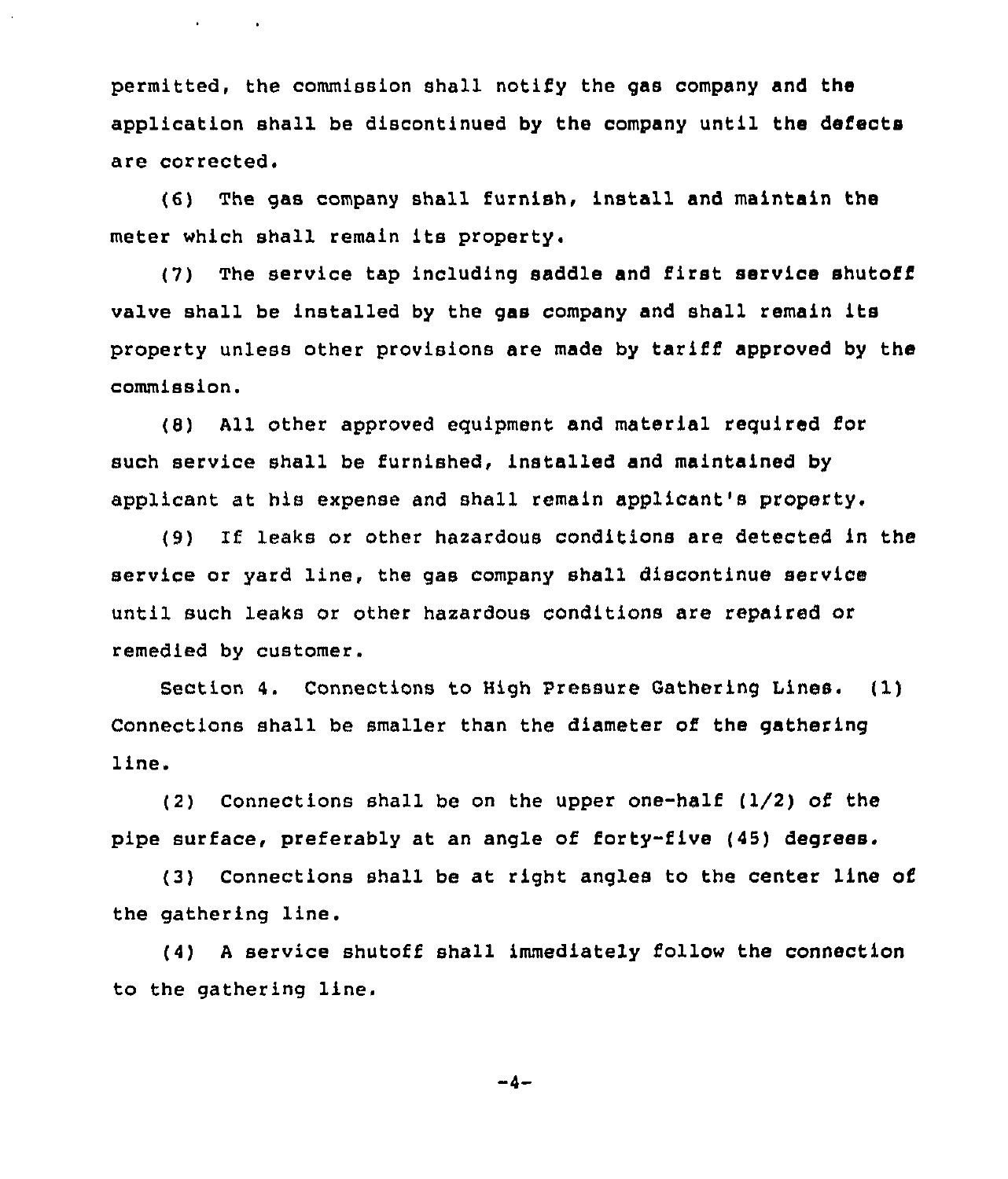(5) <sup>A</sup> drip tank shall be installed preceding regulating equipment, but may be omitted upon approval of commission staff.

Section 5. Control and Limiting of Gas Pressure. (1) When maximum pressures may exceed sixty (60) p.s.i, <sup>a</sup> service regulator and a secondary regulator located upstream from the service regulator shall be installed. Regulators shall be spring type, and the secondary regulator shall in no case be set to maintain pressure higher than sixty (60) p.s.i. <sup>A</sup> spring type relief valve shall be installed to limit pressure on the inlet of the service regulator to sixty (60) p.s.i. or less in case the secondary regulator fails to function properly.

(2) Cvery service line shall be equipped with an adequate spring type relief valve. The valve may be part of the final stage regulator regulator.

(3) Regulators shall not be by-passed.

and the state of

(4) Each relief valve shall be vented into outside air.

(5) Vents shall be covered to prevent water and insects from entering.

(6) All metering and regulating equipment shall be as near to the gathering line as practicable, in accordance with safe and accepted operating practices.

(7) Regulating equipment shall be properly protected by the applicant,

Section 6. Service or Yard Lines and Metering Pacilities. ( 1) The customer shall furnish and install the service or yard line from tap to point of utilization. The customer shall also secure

 $-5-$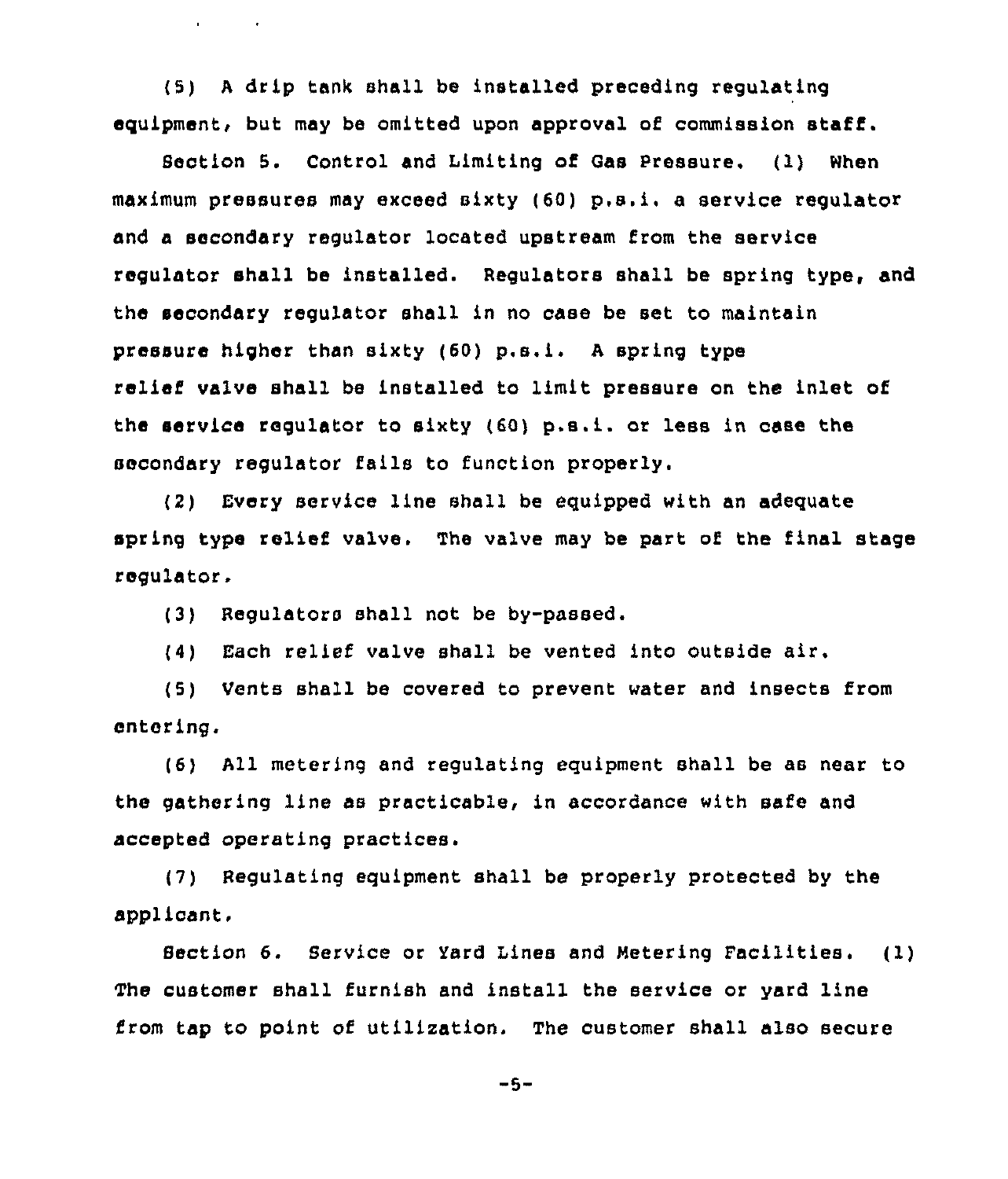all rights-of-way, railroad, highway and other crossing permits. The customer's service line shall be laid on undisturbed or well compacted soil in a separate trench avoiding all structures and hasardous locations. No structure shall be erected over the service or yard line.

 $\mathbf{v} = \mathbf{v} \times \mathbf{v}$  .

(2) No branch tee or other connection shall be permitted on the line to serve any user other than the applicant without prior written consent of the gas company and the applicant, in which event service to each user shall have an automatic shutoff valve with manual reset located on the riser in a horisontal position. Such shutoff valve shall have operating pressure of eight (8} ounces with a shutoff pressure setting of not less than two (2) ounces.

(3) Service or yard lines shall be constructed to avoid subsurface structures but in no case shall service lines be constructed within a distance of less than thirty-six (36) inches from any subsurface structure.

(4) Service or yard lines shall be leak checked by the gas company prior to being placed into service. lf feasible the service line connection to main shall be included in the test; if not feasible, it shall be given <sup>a</sup> leakage test at the operating pressure when placed into service. Service or yard lines shall be tested by the company with air, natural gas or inert gas to fifty (50) psig for at least thirty (30) minutes.

(5) Service or yard lines shall be purged after testing to remove any air accumulations.

 $-6-$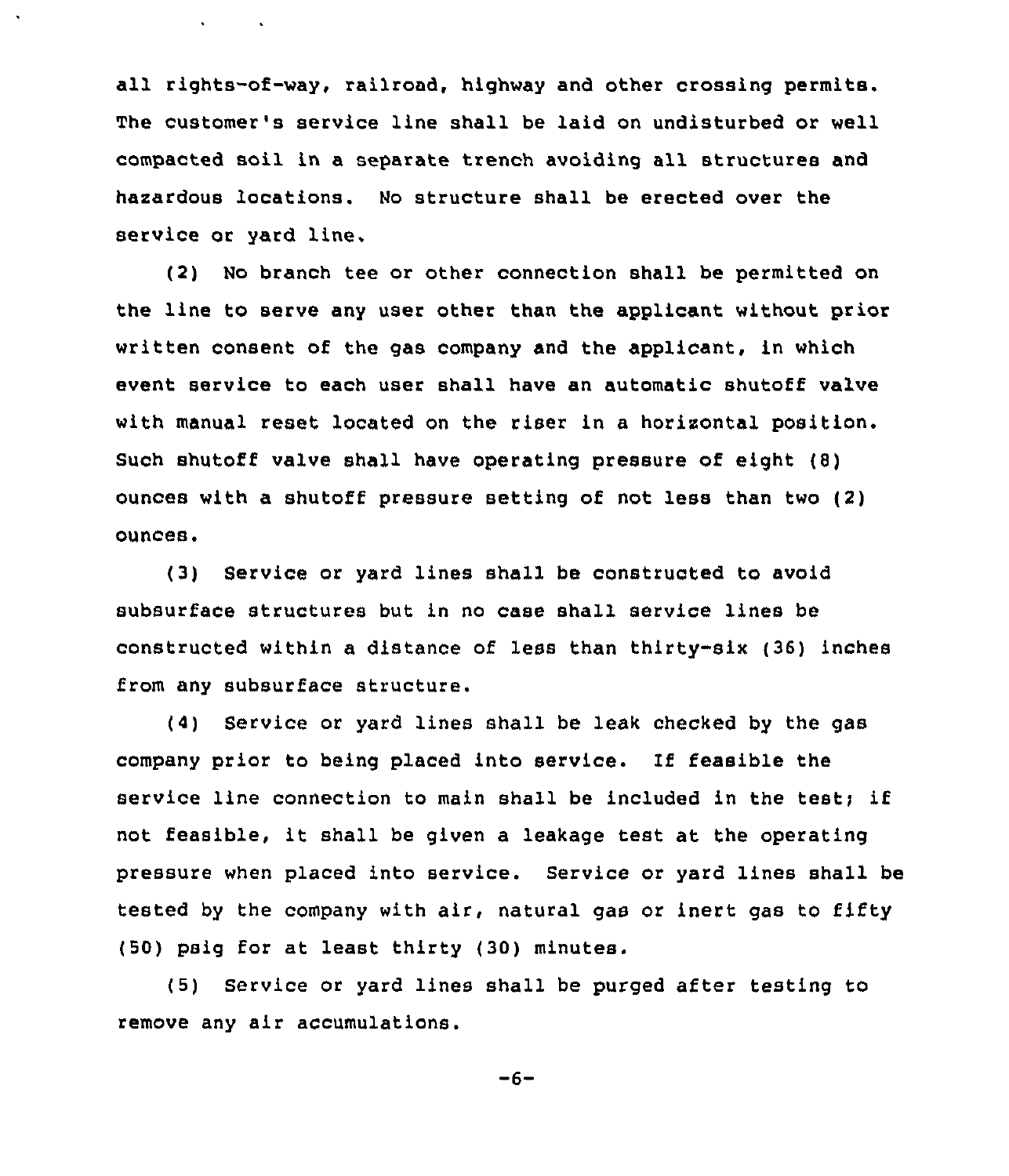(6) Metering pressure shall not exceed eight (8) ounces per square inch or .5 psig, or as otherwise approved by the commission.

**Contract Contract** 

(7) Steel service or yard lines shall be constructed of new plant coated black steel pipe with all joints and fittings coated or taped in accordance with manufacturer's recommendations from the gas meter to the outlet side of the stopcock located on the riser entering into the building and shall be of a size not less than one and one-fourth (1 1/4) inches.

(a) When the service line passes through cultivated land the trench shall be of sufficient depth to permit backfill cover of twenty-four (24) inches above the service

Where twenty-four (24) inch cover is not practical, trench depth shall be sufficient to permit minimum cover of eighteen (18) inches.

(8) Each steel service or yard line shall have two (2) insulating joints, one (1) of which shall follow the regulating units, the other shall separate the yard line from interior fuel gas piping.

(8) Plastic service or yard lines shall be constructed of plastic pipe qualified for gas use in accordance with American Society for Testing and Material standards. Plastic service lines shall only be installed with at least twelve (12) inches of cover in private property and at least eighteen (18) inches of cover in streets and roads. When passing through cultivated land the plastic service line shall be installed with at least twenty-four (24) inches of cover. Plastic service lines shall be buried with

 $-7-$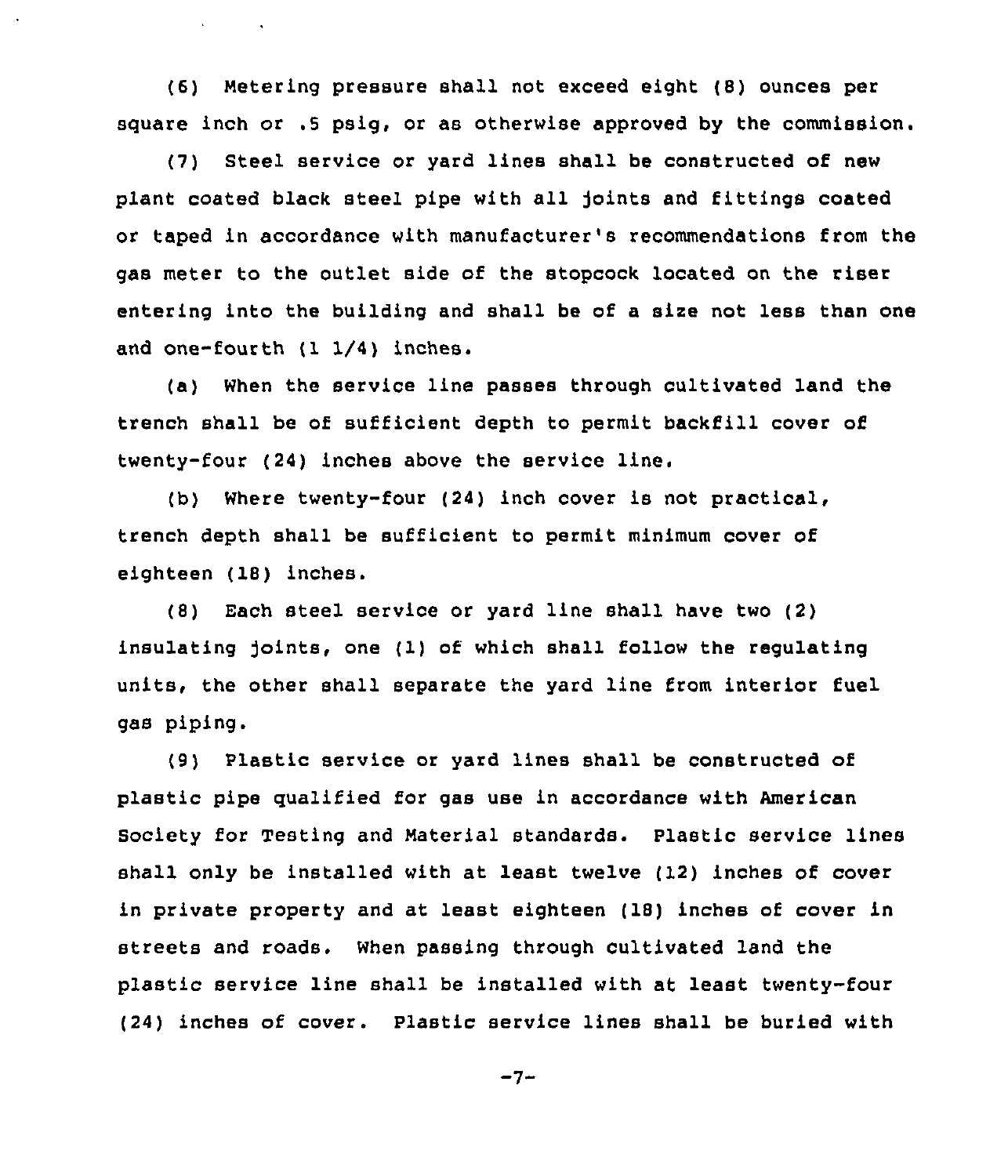an electrically conductive wire capable of locating the plastic line. All joints in plastic service lines shall be made by persons qualified in accordance with the provisions of 49 CPR Part 192.285. No exposed plastic shall be installed above ground.

(10) Yard lines shall enter the building above ground level with a shutoff valve located on the riser.

 $\Delta \phi = 0.01$  ,  $\Delta \phi =$ 

(11) Service to each customer shall have an automatic cut-off valve with manual reset to shut off gas if gas pressure fails. The valve may be part of the final stage regulator. Such a valve shall have operating pressure of eight (8) ounces with shutoff pressure setting of not less than two (2) ounces.

Section 7. Payment of Bills or Other Default. (1) The customer shall pay the installation charge and thereafter pay the gas company for all gas delivered at rates approved by the commission. The gas company shall render statements to the customer at regular monthly or bimonthly intervals for gas delivered. These statements shall be rendered not later than ten (10) days following each billing period. No gas company shall discontinue service to any customer for nonpayment of bills (including delayed payment charges) without first having made a reasonable effort to induce the customer to pay the bill. The customer shall be given at least forty-eight (48) hours written notice, but cutoff shall not be effected before fifteen ( 15) days after the mailing date of the original bill. Service shall not be re-established until the customer has paid the gas company all amounts due for gas delivered plus a turn-on charge of twenty-five

 $-8-$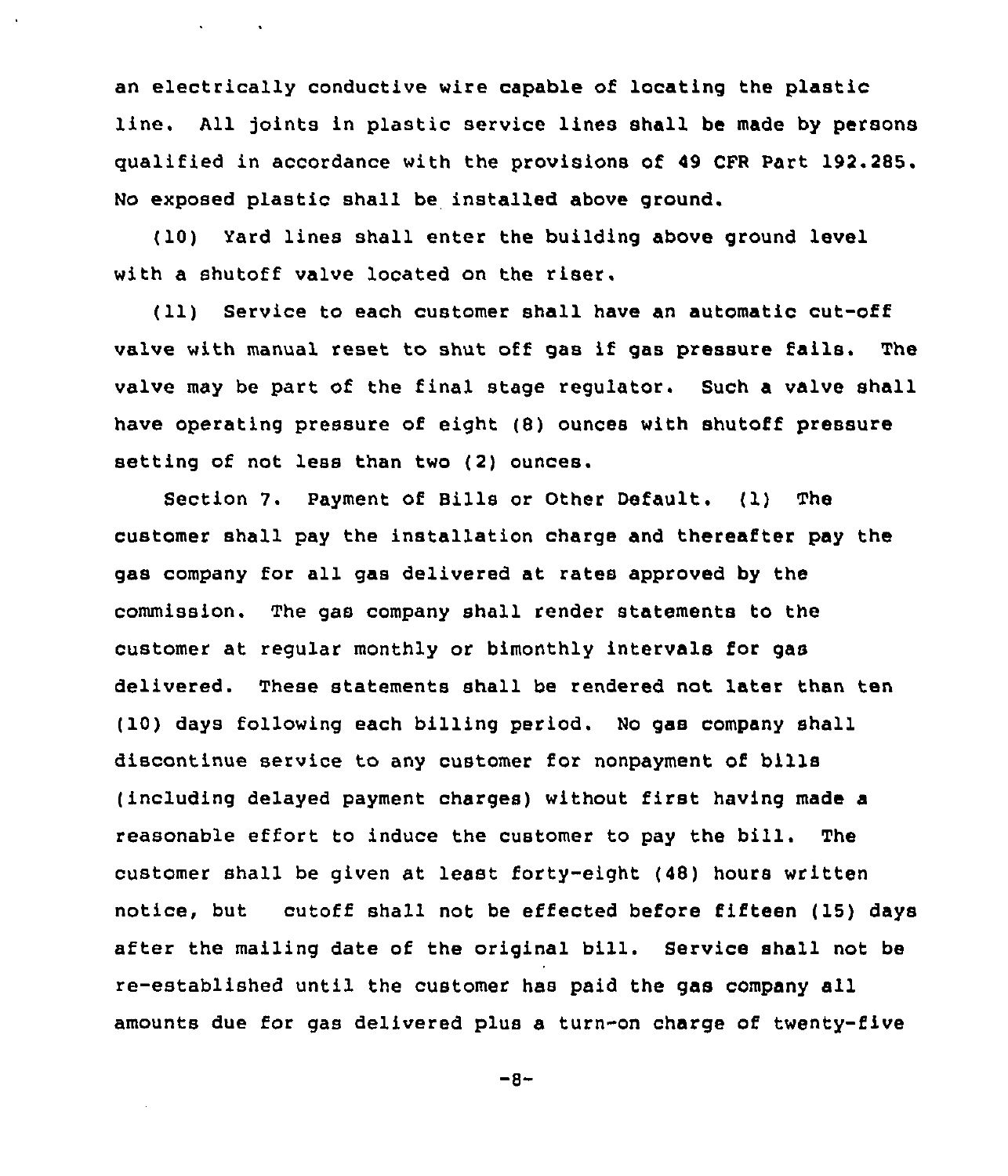dollars (\$25), and placed himself in full compliance with commission regulations pertaining to such service. If the customer fails or refuses to pay such unpaid bill(s) and turn-on charge or to comply with commission regulations within thirty (30) days from the date the gas is turned off, the gas company may disconnect customer's service line from its gathering line. Service shall not be re-established until the customer has complied with commission regulations pertaining to initial service.

(2) The gas company may require a cash deposit or other guaranty from the customer to secure payments of bills.

 $\mathbf{r} = \mathbf{r} \times \mathbf{r}$  .

Section 8. General provisions. The gas company shall at all times have access to premises where the connection is made and the meter is located, and may shut off gas and remove its property from said premises upon reasonable notice for any of the following reasons: repairs or because of leakage; non-payment of any bills) failure to make a cash deposit, if required; any violation of this regulation; moving of the customer from premises) fraudulent tampering with the meter, regulators or connections; shortage of gas or reasons of safety; larceny of gas; any action by a customer to secure through his meter gas for purposes other than those requested, or for any other party without written consent of the gas company; or false representation with respect to ownership of property to which service is furnished.

Section 9. Rates and Charges. (1) Rates. Each gas pipeline company shall charge, for gas furnished, rates approved by the commission and listed in the company's tariff which shall be filed

 $-9-$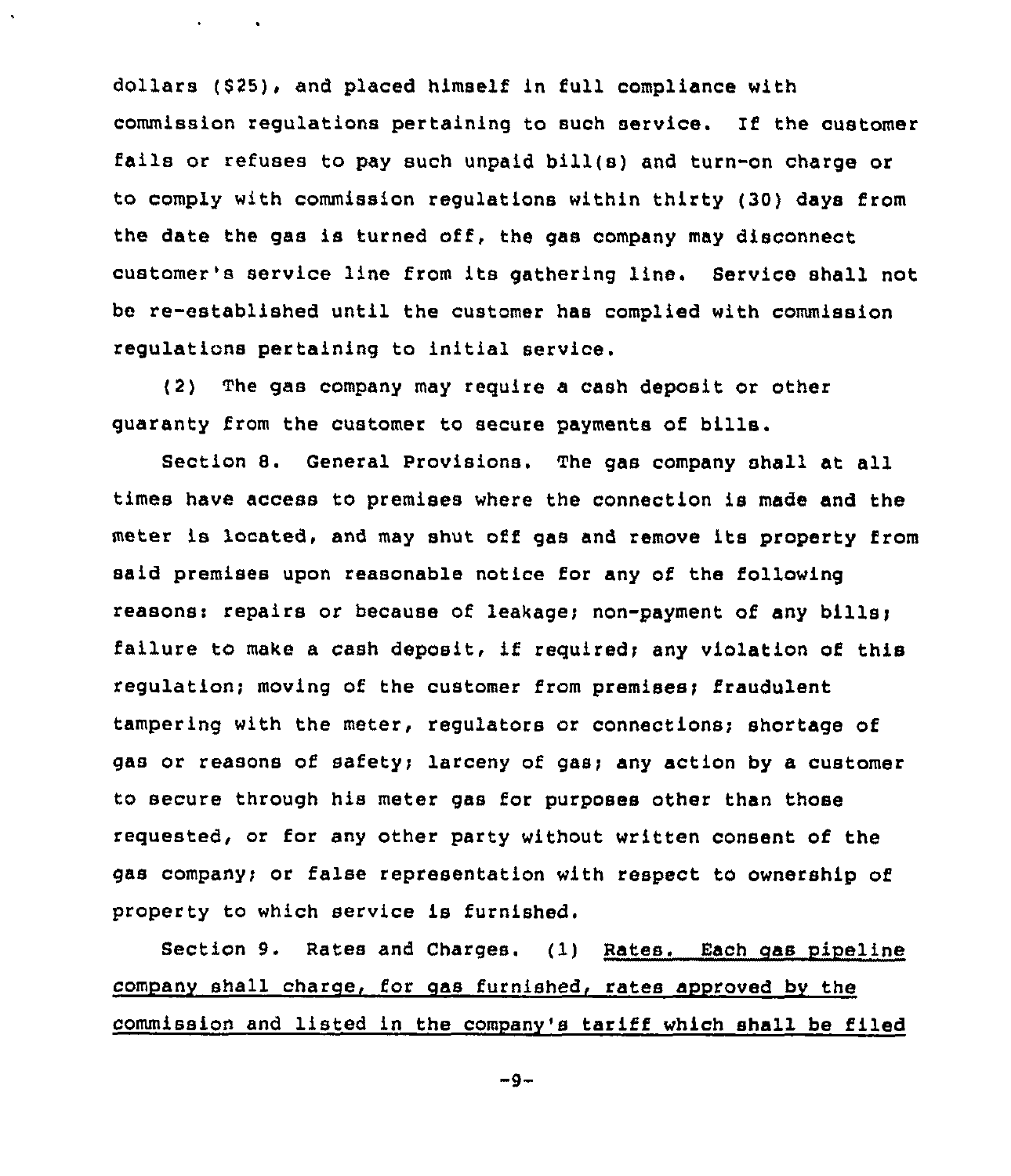with the commission. A gas pipeline company may request an adjustment in its rates to reflect changes in its costs to provide service pursuant to KRS 278.485.

(a) A gas pipeline company which provides service to end-use customers mav request an adjustment in rates as a proposed tariff if submitted at least sixty (60) days prior to its proposed effective date and:

1. The percentage change in rates does not exceed the percentage change in the price index durinq the most recent twelve (12) month period immediately precedinq the date filed; and

2. The proposed rate does not exceed the highest average volumetric rate of a local qas distribution utilitv approved bv the commission and in effect the date filed. The commission shall provide the current percentage chanqe in the price index and the highest prevailinq rate upon receipt of written request.

3. If the proposed percentage increase in rates exceeds the percentaqe chanqe in the price index but the proposed rate remains below the highest prevailing gas rate approved by the commission, the gas pipeline company shall submit with its proposed tariff cost data which support the percentage increase proposed. The cost data shall include the companv's costs to provide the service during each of the previous two (2) years and shall be current within ninetv (90) dave of the date the proposed tariff is filed.

4. <sup>A</sup> proposed tariff increasing rates shall not be filed with a proposed effective date less than one (1) vear later than the last approved increase. Once it has been determined that

-10-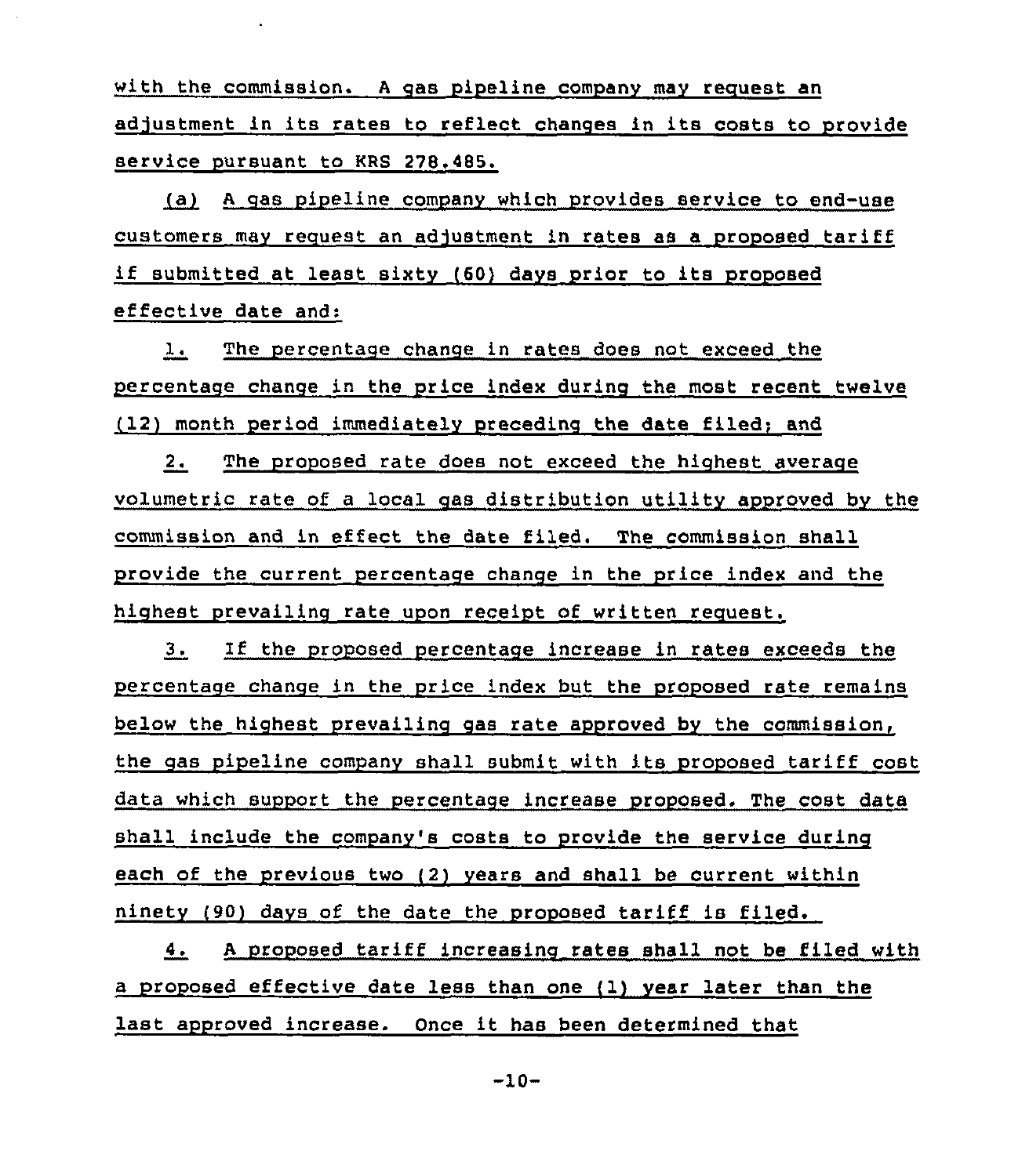sufficient information has been filed with the proposed tariff, the commission shall either approve or denv the proposed adjustment within sixty (60) days. The commission may suspend the proposed tariff beyond the sixty (60) day review period.

5, <sup>A</sup> gas pipeline companv which files <sup>a</sup> proposed tariff to increase rates shall mail notice to ite customers no later than twenty (20) days prior to the filing date of the proposed tariff. The notice shall be dated and state the proposed rate and the estimated amount of monthly increase per customer and state that any customer may file comments with the commission by mailing to Public Service Commission, 730 8chenkel bane, P. 0. Box 615, Prankfort, Kentuckv 40602.

 $~$  (b) In lieu of a rate adjustment through a proposed tariff, a gas pipeline company mav file an application with the commission for authority to adjust rates pursuant to 807 KAR 5i001, Section 10. 1f eligible, the gas pipeline companv mav file under the commission's alternative rate adjustment procedures, 807 KAR 5:076.

~2 Charges. (a) Anv nonrecurring, customer-specific charge, such as those listed in 807 KAR 5:006, Section 8, and assessed by the gas pipeline company, shall be listed in the company's tariff. Such charges may be adjusted outside of a rate case filing by filing a proposed tariff with the commission at least thirty  $(30)$ dave prior to the effective date of the adjustment.

(b) Each gas company may charge \$150 for each service tap, including saddle and first shutoff valve which< under this regulation, are required to be furnished and installed by the gas

-11-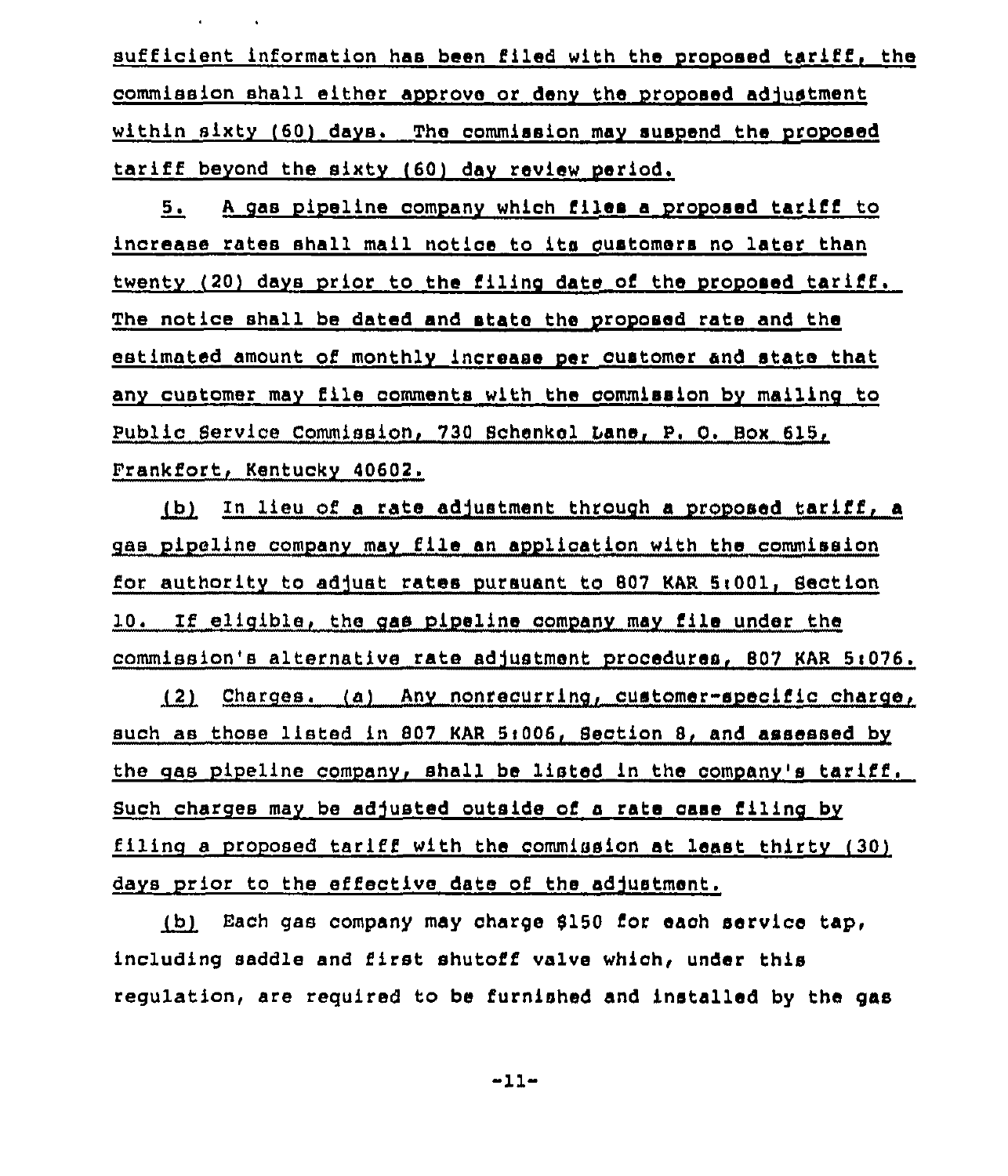company. No part of this charge shall be refunded by the gas company.

(+2) - Bach gas company ahall charge. for gas used, tariff rates which have been approved by the commission, or if none, current Pederal Energy Regulatory Commission approved rate; }

(3) Provisions contained in this regulation shall apply only to connections and services made pursuant to KRS 278.485 and subsequent to the effective date of this regulation.

(4) In submitting notice to the commission and customers required by Section 9(1) (a) 5 of this regulation, the following form  $shall$  be used:

# NOTICE OF PROPOSED RATE CHANGE

(Name of gas comnanV) has filed a recuest with the Public Service Commission to increase its rates. The rates contained in this notice are the rates proposed by (Name of gas companV) . However, the Public Service Commission mav order rates to be charged that differ from these proposed rates. Such action may result in rates for consumers other than the rates in this notice.

Any corporation, association, body politic, or person may file written comments within 30 days of the date of this notice with the Public Service Commission, 730 Schenkel Lane, P. O. Box 615, Frankfort, Kentucky 40602.

Copies of the request for an increase in rates may be obtained by contacting the gas company at (Address of gas company) . A